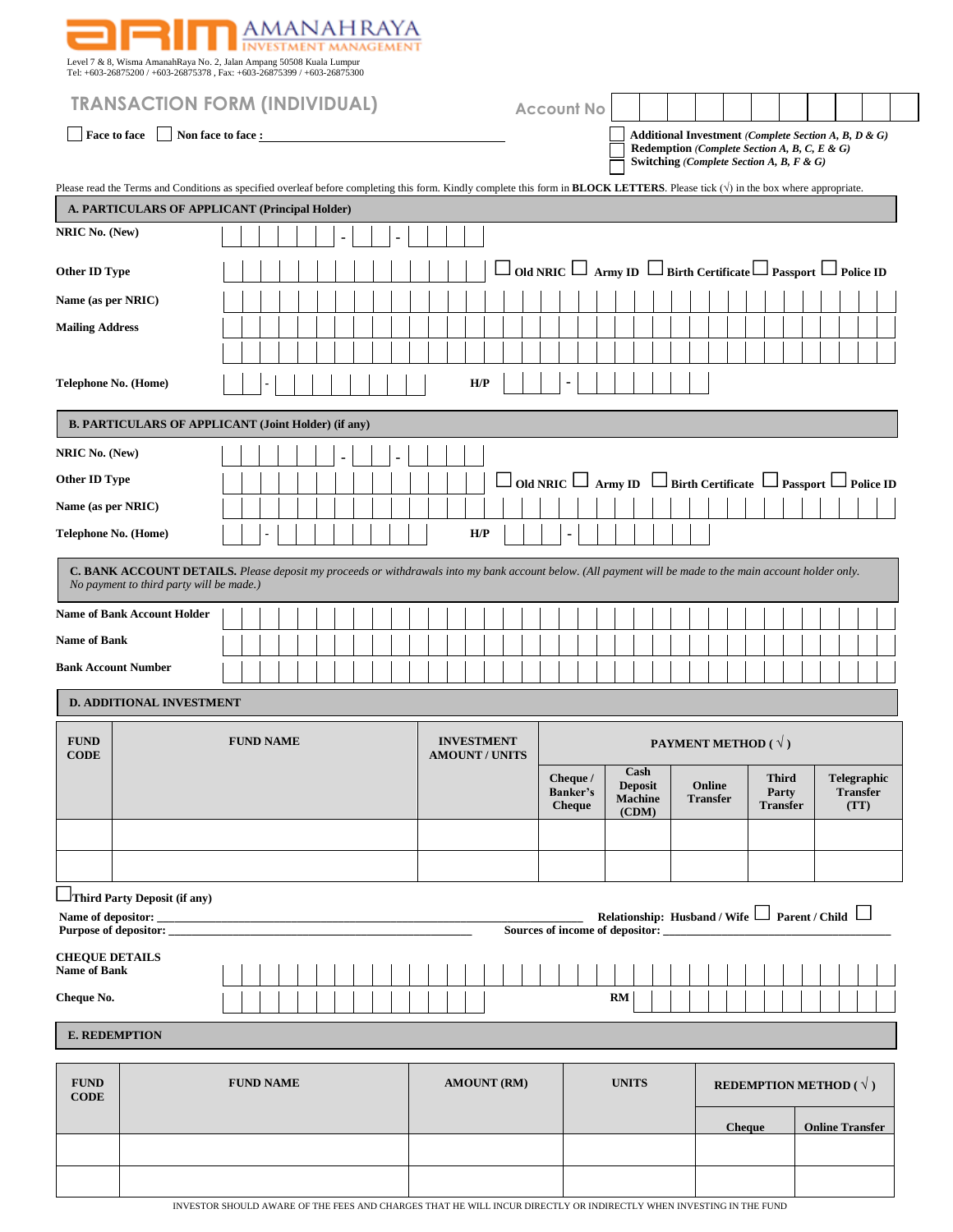

Level 7 & 8, Wisma AmanahRaya No. 2, Jalan Ampang 50508 Kuala Lumpur Tel: +603-26875200 / +603-26875378 , Fax: +603-26875399 / +603-26875300

| a) Redemption monies made payable to the following Unit Holders (s):                             |                     |                          |  |  |  |
|--------------------------------------------------------------------------------------------------|---------------------|--------------------------|--|--|--|
| <b>Principal Holder</b><br>b) Principal Mode                                                     | <b>Joint Holder</b> | <b>Both Unit Holders</b> |  |  |  |
| Credit into my / our No.<br>Send Cheque to the above address.<br>Collect Cheque at ARIM's Office |                     | <b>Bank:</b>             |  |  |  |
| c) Purpose of Redemption:                                                                        |                     |                          |  |  |  |

## **F. SWITCHING**

| <b>SWITCH FROM</b>         |                  |                    |              | <b>SWITCH TO</b>           |                  |  |
|----------------------------|------------------|--------------------|--------------|----------------------------|------------------|--|
| <b>FUND</b><br><b>CODE</b> | <b>FUND NAME</b> | <b>AMOUNT (RM)</b> | <b>UNITS</b> | <b>FUND</b><br><b>CODE</b> | <b>FUND NAME</b> |  |
|                            |                  |                    |              |                            |                  |  |
|                            |                  |                    |              |                            |                  |  |

*Remarks: Generally, no fee will be charged on switching between funds that charge the same amount of fees unless the fund being switched to have different Service Charges. The fee charged will be based on the difference of the Service Charges between the fund to be switched from and the fund to be switched to. Switching from a Shariah-compliant fund to a conventional fund is prohibited.*

# **G. GENERAL DECLARATION AND SIGNATURE(S)**

I/We Agree and Understand the 'Terms and Conditions' specified overleaf in accordance with Deeds.

| Signature of Principal Holder |                                                                        | Signature of Joint Holder (if applicable) |                 | Date             |  |  |
|-------------------------------|------------------------------------------------------------------------|-------------------------------------------|-----------------|------------------|--|--|
|                               | AmanahRaya Investment Management (ARIM) Office / Distributors Use Only |                                           |                 |                  |  |  |
| <b>Agent Name</b>             |                                                                        |                                           | Agent Code      |                  |  |  |
| Agent's Signature             | <b>Branch Stamp</b>                                                    | <b>Branch Code</b>                        |                 | Date of Payment  |  |  |
|                               |                                                                        |                                           |                 |                  |  |  |
| For Head Office / Branch use  |                                                                        |                                           |                 | $\sim$           |  |  |
| Received by/Date/Time         | Verified by Compliance/Date                                            | Entered by/Date                           | Checked by/Date | Approved by/Date |  |  |
|                               |                                                                        |                                           |                 |                  |  |  |
| (ESMD / SESMD / AMSMD)        | (Compliance)                                                           | (EOF/ SEOF)                               | (AMOF/MOF)      | (MOF/COO/CEO)    |  |  |